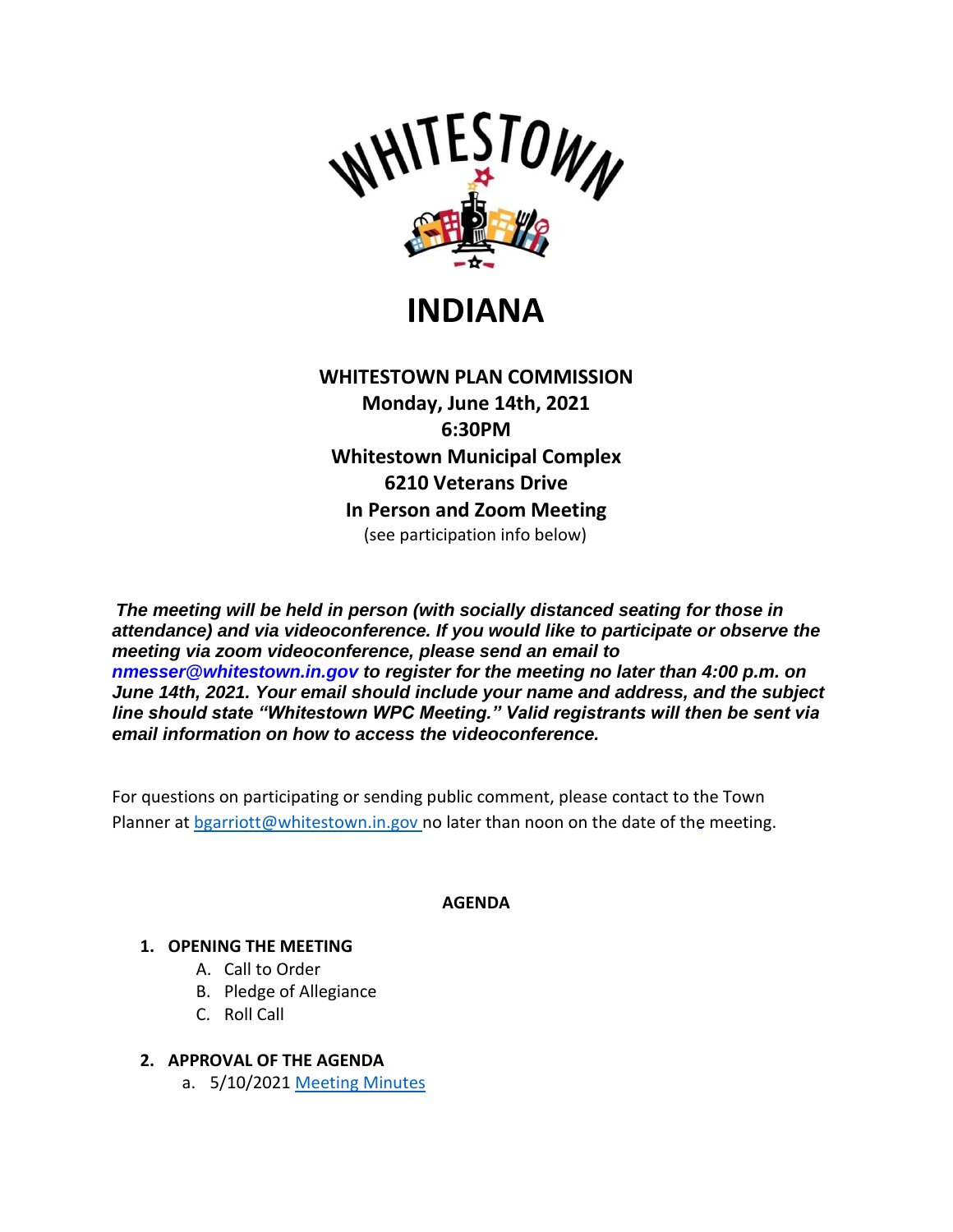**3. PUBLIC REQUEST TO SPEAK** (Topics NOT related to an Agenda item) Please limit comments to 3-5 minutes to allow others time to address the Commission.

### **4. PRESENTATIONS**

- **5. UNFINISHED BUSINESS (public hearing)**
	- a. **PC20-054-ZA Zone Amendment – Hockett/Starkey Properties -** The petitioner is requesting approval of a zoning amendment from the AG (Agriculture) Zone to the I-1 (Light Industry) Zone. The subject site contains 82.30 acres and is composed of 2 parcels. The petitioner is proposing to develop the site for warehouse use. The petitioner is GDI Companies and owners are Hockett Real Estate LLC, and Starkey Family[. Staff Report.](https://whitestown.in.gov/vertical/sites/%7BB8BE8AC3-9DE8-4247-BCB0-1173F48CC7C3%7D/uploads/Staff_Report_PC20-054-ZA_(2021).pdf)

### **6. NEW BUSINESS (public hearing)**

- a. **Docket PC21-019-DP – Development Plan – APA Lot 6 -** The petitioner is requesting review of a Development Plat to be known as AllPoints at Anson Lot 6. The site in question is located on the west side of CR 500 E, north of the intersection of CR 450 S and CR 500 E in Whitestown, Indiana. The site is zoned PUD-Anson. The petitioner is proposing to construct an approximate 256,520 square foot building footprint building for light industrial use on approximately 16.11 acres. The applicant is Opus Development Company, LLC on behalf of owner Browning/Duke, LLC. [Staff Report](https://whitestown.in.gov/vertical/sites/%7BB8BE8AC3-9DE8-4247-BCB0-1173F48CC7C3%7D/uploads/Staff_Report_PC21-019-DP.pdf)
- b. **Docket PC21-020-ZA – Zone Amendment – Peabody Property -** The petitioner is requesting approval of a zoning amendment from the AG (Agriculture) Zone to the I-1 (Light Industry) Zone. The subject site contains 282.41 acres. The petitioner is proposing to develop the site for warehouse use. The petitioner is GDI Companies and owner is Peabody Family Farm, LLC[. Staff Report](https://whitestown.in.gov/vertical/sites/%7BB8BE8AC3-9DE8-4247-BCB0-1173F48CC7C3%7D/uploads/Staff_Report_PC21-020-ZA.pdf)
- c. **Docket PC21-021-ZA – Zone Amendment – Mann Brothers Property –** The petitioner is requesting approval of a zoning amendment from the AG (Agriculture) Zone to the I-1 (Light Industry) Zone while remaining within the I-65 Overlay District. The subject site contains 2.07 acres and is composed of two parcels. The petitioner is proposing to develop the site for the combined uses of convenience store, retail space, gas station, and carwash. The petitioner and property owner is Mann Brothers Holdings, LLC. [Staff Report](https://whitestown.in.gov/vertical/sites/%7BB8BE8AC3-9DE8-4247-BCB0-1173F48CC7C3%7D/uploads/Staff_Report_PC21-021-ZA.pdf)
- d. **Whitestown 65 Commerce Park 2021 TIF – [Order of Plan Commission](https://whitestown.in.gov/vertical/sites/%7BB8BE8AC3-9DE8-4247-BCB0-1173F48CC7C3%7D/uploads/Whitestown_65_Commerce_Park_2021_TIF_-_order_of_plan_commission.pdf)**

#### **7. OTHER BUSINESS**

- **8. ANNOUNCEMENTS**
	- a. **Whitestown Comprehensive Plan Update**